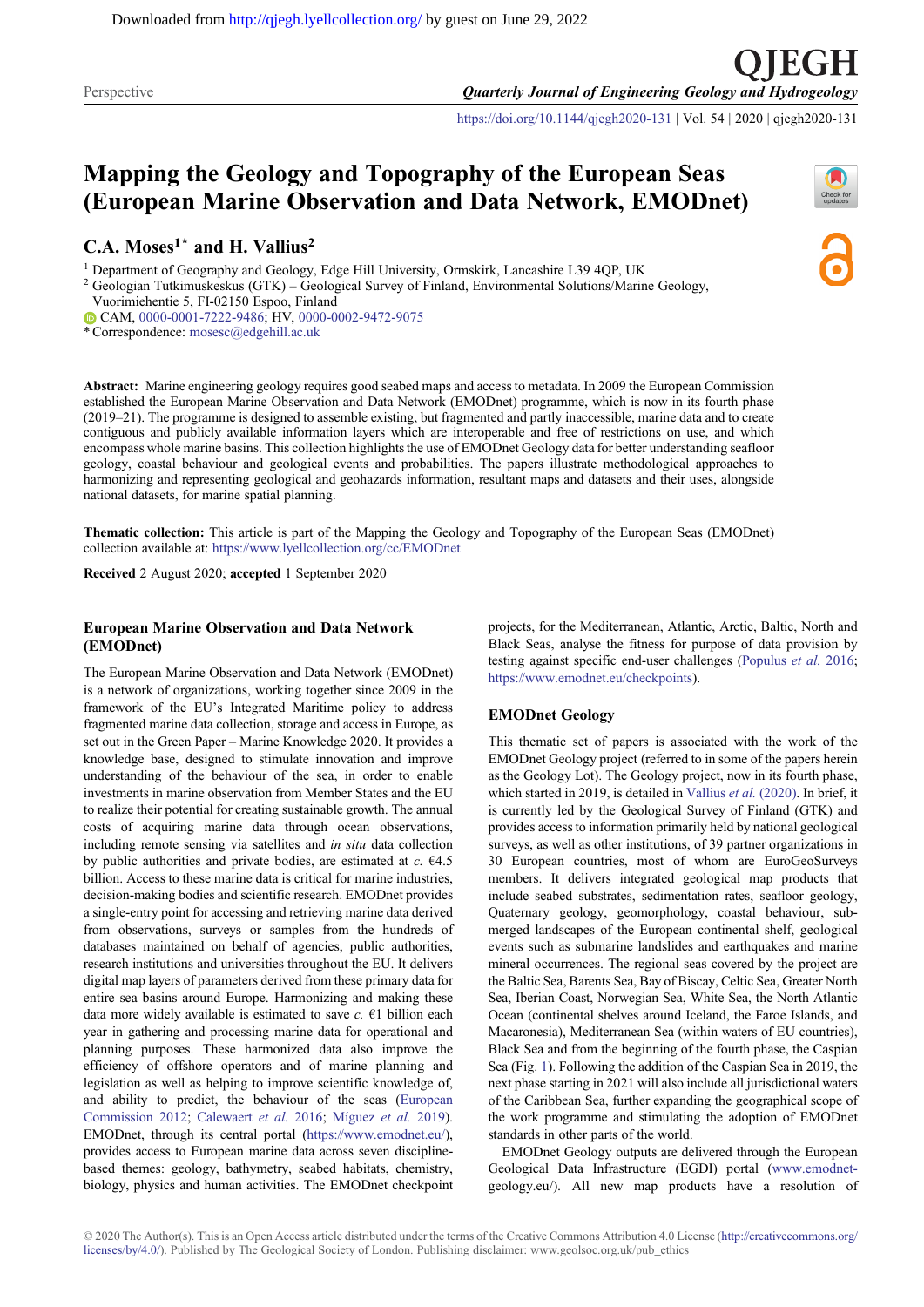<span id="page-1-0"></span>2 C. A. Moses and H. Vallius



Fig. 1. The regional seas and sub-seas of Europe according to the Marine Strategy Framework Directive. Marine areas around Iceland, Faroe Islands and wider Atlantic Sea are included on the basis of the Exclusive Economic Zone (EEZ) areas and data delivery in the EMODnet Geology, phase 3. The Caspian Sea is also included in the areas of EMODnet Geology during phase 4 of the project (from [Vallius](#page-4-0) et al. 2020). Map source: @EuroGeographics

1:100 000 although finer resolution is presented where the underlying data permit. Reaching this point of producing highresolution maps has been a lengthy process, taking just over ten years. The first two phases of EMODnet Geology (2009–12 and 2013–16) identified relevant data held by the project partners and other national organizations, specifically interpreted geological information. During the first phase all data were harmonized and delivered at 1:1 million scale, improved to 1:250 000 scale during the second phase. The third phase (2017–19) has delivered products at a scale of 1:100 000 or finer where the underlying data permitted, using the standards developed during the previous phases of the project and further developed during the current, fourth, phase [\(Vallius](#page-4-0) et al. 2020). All of the information (data and metadata) in the EMODnet Geology portal has bibliographic references associated, so that the original source of information can be accessed. Layers of information allow a free, versatile and quick way of cross-correlating geological objects and processes in vast marine areas and their comparison with onshore geology as is illustrated by [Terrinha](#page-4-0) et al. (2020). During the next, fifth, phase of the project work will continue with a common classification process, adopted for all data, fine-tuned with specific focus on hierarchy of terms, linking maps to specific zoom ranges to improve clarity and increase flexibility for end users and stakeholders.

#### EMODnet Geology data for marine engineering geology

Mapping is central to engineering geology ([Griffiths 2002](#page-3-0)) and the Engineering Group of the Geological Society of London recognizes that effective terrain analysis is of particular value for submarine engineering projects ([Griffiths 2017\)](#page-3-0). Seafloor data made available

through EMODnet have already proved valuable for mapping the geomorphometry and geodiversity of seabed terrain ([Lecours](#page-4-0) et al. [2016](#page-4-0); [Kaskela and Kotilainen 2017\)](#page-4-0) in addition to providing harmonized geological maps and data ([Vallius](#page-4-0) et al. 2020). In his reviews of engineering geology in the UK, [Griffiths \(2014,](#page-3-0) [2019\)](#page-3-0) notes that one of the more remarkable remote sensing developments has been in submarine survey, helping to facilitate exploration, geohazard assessment and seabed investigation for offshore structures, drawing attention to the work of [Hillier \(2011\)](#page-4-0) and [Micalleff \(2011\)](#page-4-0). Improvements in multibeam swathe bathymetry systems has facilitated, together with geological data, sophisticated and comprehensive applications of terrain evaluation for the development of seabed oil and gas resources, for example in the Caspian Sea ([Griffiths 2017\)](#page-3-0). In recognition of a growing need for marine engineering geology, the International Association for Engineering Geology and the Environment has established, in 2012, a Marine Engineering Geology Commission. The Commission has held two international symposia to date, focusing on technological developments, training needs and strategies for developing marine engineering geology [\(Xiaolei](#page-4-0) et al. 2017, [2020](#page-4-0)).

The papers presented in this thematic issue contribute to this growing interest in marine engineering geology and arise from the higher resolution data made available during the third phase of EMODnet Geology. They include methodological approaches to harmonizing and representing geological and geohazards information, resultant maps and datasets and their uses, alongside national datasets, in marine spatial planning. The focus of this collection is on the use of EMODnet Geology data for (i) seafloor geology, (ii) coastal behaviour and (iii) geological events and probabilities. Complementary to this thematic issue is the Geological Society of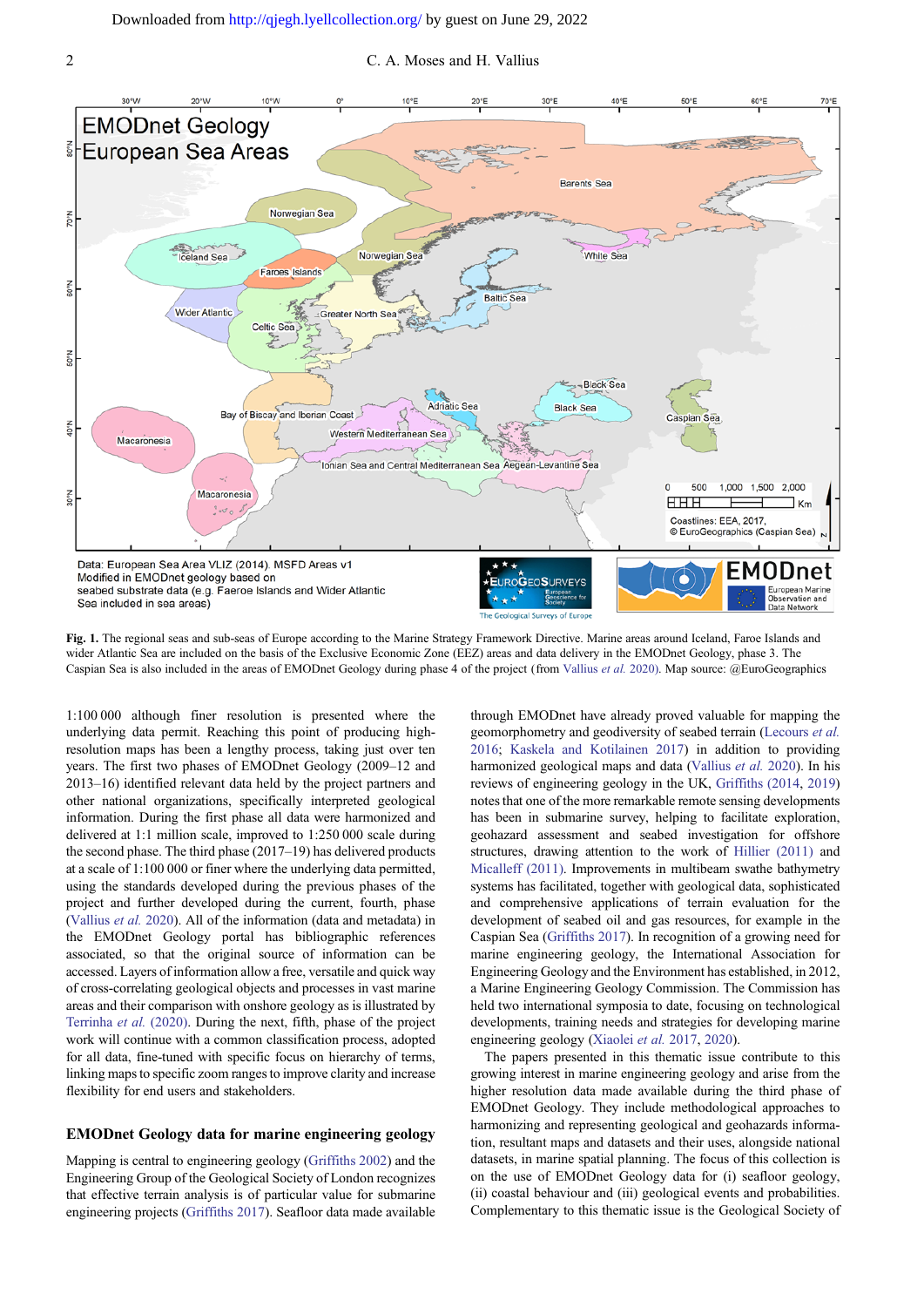Mapping the Geology and Topography of the European Seas (European Marine Observation and Data Network, EMODnet)

London's Special Publication volume 505, From Continental Shelf to Slope: Mapping the Oceanic Realm, which presents the latest development of processes to map, harmonize and integrate marine data across Exclusive Economic Zone (EEZ) boundaries ([Asch](#page-3-0) [et al.](#page-3-0) 2021).

## Seafloor geology

EMODnet geology includes maps and data products on seabed substrates, sedimentation rates, seafloor pre-Quaternary and Quaternary geology and, since the third phase, marine geomorphology. The harmonized datasets are derived from a variety of sources, as detailed in [Vallius](#page-4-0) et al. (2020). Whilst a number of countries collect swath acoustic data for hydrographic charting purposes in a systematic way and possess a wealth of legacy datasets, including physical seabed sampling and seabed observations, Ireland is one of a limited number of countries to have initiated and executed large-scale seabed mapping programmes ([Diesing](#page-3-0) et al. 2014). Integrated Mapping for the Sustainable Development of Ireland's Marine Resource (INFOMAR; [https://](https://www.infomar.ie/) [www.infomar.ie/](https://www.infomar.ie/)), a joint programme between the Geological Survey Ireland and the Marine Institute, provides bathymetry, backscatter, gravity, magnetics and LiDAR data for the Irish EEZ, delivered as accurate maps and data products to end users through a free and open source licensing agreement. These have been used to identify submerged landscapes in the country's coastal and nearshore environment, to characterize their morphological and sedimentary features and dynamics, and to produce a 1:250 000 scale map of Ireland's pre-Quaternary offshore geology [\(Judge](#page-4-0) [2015;](#page-4-0) O'[Toole](#page-4-0) et al. 2020). The INFOMAR data are harmonized with other European seafloor datasets and available through EMODnet.

In this collection, [Guinan](#page-4-0) et al. (2020) highlight the value of EMODnet Geology data in supporting offshore renewable energy (ORE) development and marine spatial planning in the Irish offshore. The authors describe how national seabed substrate data (INFOMAR data) have been produced and how they have been included into a pan-European seabed substrate dataset (EMODnet Geology). Two case study examples are presented to illustrate how transboundary data can benefit multiple users. Firstly, the importance of key baseline data is considered in the context of offshore wind energy development – not only in the identification of potential sites but also of potential geological constraints, such as sediment mobility and the presence of problematic geological deposits. Geomorphological mapping, combined with data on inferred sediment distribution and mobility, is used to illustrate the importance of a robust evaluation of geological constraints to the development of the Irish Sea ORE resource. The data provided through EMODnet Geology are valuable throughout the development process and include: potential site identification; evaluating geological constraints at sites; preparing Environmental Impact Assessments (EIA); siting cable routes associated with ORE projects and planning targeted surveys for advanced site investigation. Secondly, the authors highlight the importance of transboundary data in marine spatial planning, specifically in managing spatial uses and conflicts in marine areas through Cumulative Effects Assessment (CEA). Underpinning the Irish Sea CEA, EMODnet Geology substrate data are used to generate a habitat sensitivity map. With six different jurisdictions around the Irish Sea (Ireland, Northern Ireland, Scotland, England, Wales and Isle of Man), the EMODnet Geology portal has proved critical in harmonizing data with adjoining sea areas, providing reliable and accurate information about the marine environment and maritime activities. [Guinan](#page-4-0) et al.'[s \(2020\)](#page-4-0) case studies are more broadly applicable as industry interest in the use of marine resources continues to grow, and with it the need to utilize transboundary marine data.

Where such detailed seabed mapping data as those for the Irish Sea are not available, those available through EMODnet are being used to assess the relative merits of various approaches to spatially predicting seabed substrates (e.g. [Diesing](#page-3-0) et al. 2014) and to develop harmonized maps of seabed substrate [\(Kaskela](#page-4-0) *et al.* 2019). In this collection, Kint et al. [\(2020\)](#page-4-0) address issues around data uncertainties and the need for well-constrained values of geological and geotechnical properties. These have particular value, for example, in engineering projects (such as the design of wind turbine foundations, cable and pipeline infrastructure and radar masts), minimizing geological risk when identifying stable repository sites for dumping of dredged material or identifying viable sand and gravel reserves. Using the Belgian part of the North Sea as a case study, they develop uncertainty components to enable policy makers and other end users to better visualize overall confidence in seabed geological data and identify areas with insufficient coverage in meeting their needs.

#### Coastal behaviour

Initially EMODnet Geology, coastal behaviour, produced a geographical information system (GIS) layer based on the EUROSION database on coastal erosion, with sedimentation data supplemented and updated by the project partners. Since the third phase, a new approach has been adopted based on remote sensing and comparison of satellite photos over a 10-year period (2007–17) with a spacing of 500 m between the observations. This new approach provides, for the first time, full European coverage via a GIS layer and Web Mapping Service on coastal behaviour [\(Vallius](#page-4-0) [et al.](#page-4-0) 2020; [https://www.emodnet.eu/first-pan-european-shoreline](https://www.emodnet.eu/first-pan-european-shoreline-migration-map-2004)[migration-map-2004](https://www.emodnet.eu/first-pan-european-shoreline-migration-map-2004)). During the current phase, the coastal behaviour project is producing a GIS layer and Web Mapping Service on coastal geological resilience, to be used as a pan-European tool for assessing the capacity to cope with the adverse effects of sea-level rise and coastal erosion ([van Heteren](#page-4-0) et al. 2017; [Vallius](#page-4-0) et al. 2020). The next phase will broaden the scope of the coastal work, ensuring compatibility with terrestrial efforts at the sea–land interface. Through collaborations with other relevant EU initiatives and parties, analysing and disseminating data on coasts, EMODnet Geology coastal behaviour work aims to establish seamless data provision between coastal land and sea (the coastal ribbon). Aside from coastal behaviour, information on both the geology (age, lithology) and geomorphology of the coastal ribbon will be collated. This ribbon, extending a few kilometres landward and seaward of the present-day coastline, will be mapped by merging the expertise of land and sea geologists. As EGDI is an infrastructure that already includes marine and terrestrial data products, it will facilitate the creation and testing of such maps.

Although maps and data available through EMODnet Geology and coastal mapping portals are presented at a pan-European level, they enable access to data that may be used to elucidate coastal behaviour at local, regional and national levels. For example, [Ryabchuk](#page-4-0) et al. (2020a) have used these data to improve understanding of postglacial development and Holocene sedimentation processes in the eastern Gulf of Finland. Combining acousticseismic stratigraphy and seabed morphology they produce detailed maps of Quaternary deposits and conduct geomorphological analyses to identify, for the first time, negative bottom relief features associated, at least in part, with near-shore bottom currents. In this collection, [Ryabchuk](#page-4-0) et al. (2020b) focus their attention on coastal processes of the Russian Baltic in the eastern Gulf of Finland and Kaliningrad area. Combining offshore and onshore monitoring data, they identify a highly dynamic coastline, documenting how it is impacted by extreme hydrodynamic events and anthropogenic processes. The authors link the occurrence of different lithologies with different coastal behaviours, revealing natural and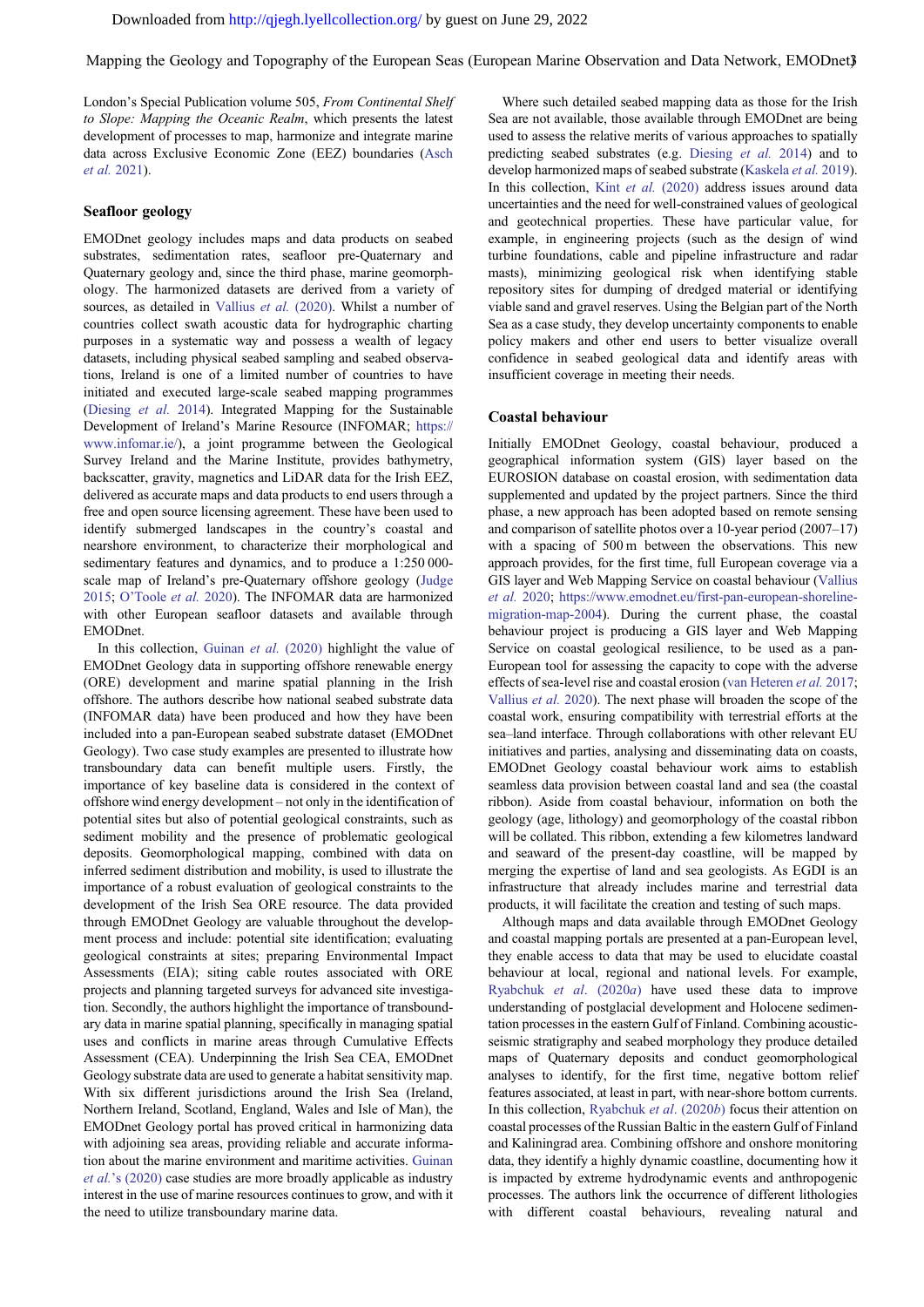<span id="page-3-0"></span>4 C. A. Moses and H. Vallius

anthropogenic driving forces of coastline dynamics and proposing a strategy for coastal management and protection.

#### Geological events and probabilities

Particular attention has been paid, in recent years, to the occurrence and consequences of subaqueous mass movements. Tectonics, as well as fluid flow and the occurrence of gas hydrates in passive margins, influence the occurrence of subaqueous mass movements. With the development of new types of seafloor data, attention has focused on enhancing scientific understanding of their initiation, triggers and preconditioning, characterization and regional controls, mobility and kinematics as well as detailing their consequences and implications in order to provide advice for their mitigation and inform policy (see, for example, [Lintern](#page-4-0) et al. 2019; Georgiopoulou et al. 2020). Contributing to this burgeoning area of research, EMODnet Geology provides fully populated GIS layers consisting of locations and, where available, additional attributes of features such as landslides, tectonics, fluid emissions, volcanoes and tsunamis, as polygons, lines and points.

In this collection, Battaglini et al. (2020a) explain how data have been sourced and harmonized to produce the digital maps of the occurrences of geological events detected in European seas. Elsewhere they also investigate, in more detail for the Italian seas, the correlation and interpretation of these data (Battaglini et al. 2020b). [Terrinha](#page-4-0) et al. (2020) provide a case study example of how these data have been used to highlight mineral occurrences and natural hazards overlaid on geological and morphological maps for the Atlantic margin of Iberia. In this collection, Fiorentino et al. (2021) investigate the correlation and interpretation of EMODnet geological events data across different structural units. Gravitational mass movements are found to occur not only where the margin is characterized by a very narrow and steeply sloping continental shelf but also where the presence of fluid emissions, as hydrothermal vents related to volcanism or as gases produced by chemical physical alterations of organic material, enhances the potential for submarine deposits to slide. The susceptibility of the European seabed to landslides is addressed in this collection by [Innocenti](#page-4-0) et al. [\(2020\),](#page-4-0) using the maximum entropy model (MaxEnt). The EMODnet project, with its activities of marine data collection and harmonization, has made it possible for the first time to carry out a susceptibility study on a European scale. In their study the authors use the database of submarine landslides provided by EMODnet Geology together with data derived from bathymetry provided by EMODnet Bathymetry to produce a susceptibility map. The authors acknowledge that, while not replacing the accuracy of local studies based on detailed investigations of individual landslide phenomena, the map provides the first pan-European assessment of submarine landslide susceptibility.

## Conclusions

EMODnet provides access to European marine data across seven discipline-based themes: geology, bathymetry, seabed habitats, chemistry, biology, physics and human activities. EMODnet Geology outputs, with maps at a resolution of 1:100 000, are delivered through the European Geological Data Infrastructure (EGDI) portal ([www.emodnet-geology.eu/\)](http://www.emodnet-geology.eu/). The papers in this collection present case studies illustrating a range of uses of EMODnet Geology data on seafloor geology, coastal behaviour and geological events and probabilities. These include methodological approaches to harmonizing and representing geological and geohazards information, resultant maps and datasets and their uses, alongside national datasets, in marine spatial planning. With a growing international interest in marine engineering geology, EMODnet Geology makes an important contribution to understanding the engineering geology of the seafloor for a variety of purposes including marine spatial planning, management of marine resources, environmental assessments and forecasting.

Acknowledgements A large number of marine scientists, engineers and data managers have contributed to the information that has been compiled during the EMODnet Geology project. The EMODnet Geology consortium consists of the national geological surveys of Finland, the UK, Sweden, Norway, Denmark, Estonia, Latvia, Lithuania, Poland, The Netherlands, Belgium, France, Ireland, Spain, Italy, Slovenia, Croatia, Albania, Greece, Cyprus, Malta, Russia, Germany, Montenegro and Iceland, as well as marine teams of research organizations in Portugal (IPMA), Bulgaria (IO-BAS), Romania (GeoEcoMar), the UK (CEFAS), Greece (HCMR), Ukraine (PSRGE, replaced in the fourth phase by Institute of Geological Sciences, NAS Of Ukraine). The consortium is further strengthened with experts from six universities: Edge Hill University (UK), Sapienza University of Rome (Italy), University of Tartu (Estonia), University of Crete through FORTH-ICS, Institute of Marine Science and Technology of Dokuz Eylul University (Turkey), and EMCOL research Centre of Istanbul Technical University. Altogether there are 30 partners and 9 subcontractors.

Author contributions CM: writing – original draft (lead); HV: writing – review & editing (supporting)

Funding Phases three and four of the EMODnet Geology project have been funded by the Executive Agency for Small and Medium-sized Enterprises (EASME) through contracts EASME/EMFF/2016/1.3.1.2 – Lot 1/SI2.750862– EMODnet Geology and EASME/EMFF/2018/1.3.1.8 – Lot 1/SI2.811048 EMODnet – Geology.

Data availability statement The datasets generated during and/or analysed during the current study are available in the EMODnet repository, <https://www.emodnet.eu/>

Scientific editing by Jane Dottridge

#### References

- Asch, K., Kitazato, H. and Vallius, H. (eds) 2021. From Continental Shelf to Slope: Mapping the Oceanic Realm. Geological Society, London, Special Publications, 505.
- Battaglini, L., D'Angelo, S. and Fiorentino, A. 2020a. Mapping geological events in submerged areas. Quarterly Journal of Engineering Geology and Hydrogeology, <https://doi.org/10.1144/qjegh2020-031>
- Battaglini, L., D'Angelo, S. and Fiorentino, A. 2020b.Collating European data on geological events in submerged areas: examples of correlation and interpretation from Italian seas. Geological Society, London, Special Publications, 505, <https://doi.org/10.1144/SP505-2019-96>
- Calewaert, J.B., Weaver, P., Gunn, V., Gorringe, P. and Novellino, A. 2016. The European Marine Data and Observation Network (EMODnet): Your Gateway to European Marine and Coastal Data. In: Zerr, B., Jaulin, L., Creuze, V., Debese, N., Quidu, I., Clement, B. and Billon-Coat, A (eds) Quantitative Monitoring of the Underwater Environment. Ocean Engineering & Oceanography, 6. Springer, Cham.
- Diesing, M., Green, S.L., Stephens, D., Lark, R.M., Stewart, H.A. and Dove, D. 2014. Mapping seabed sediments: Comparison of manual, geostatistical, object-based image analysis and machine learning approaches. Continental Shelf Research, 84, 107–119. <https://doi.org/10.1016/j.csr.2014.05.004>
- European Commission 2012. Green Paper-Marine Knowledge 2020—from seabed mapping to ocean forecasting.
- Fiorentino, A., Battaglini, L. and D'Angelo, S. 2021. Interaction between geological events: a few examples from Italian seas. Quarterly Journal of Engineering Geology and Hydrogeology, [https://doi.org/10.1144/qjegh2019-](https://doi.org/10.1144/qjegh2019-147) [147](https://doi.org/10.1144/qjegh2019-147)
- Georgiopoulou, A., Amy, L.A. et al. (eds) 2020. Subaqueous Mass Movements and their Consequences: Advances in Process Understanding, Monitoring and Hazard Assessments. Geological Society, London, Special Publications, 500, <https://doi.org/10.1144/SP500>
- Griffiths, J.S. 2002. Mapping in Engineering Geology. Geological Society, London.
- Griffiths, J.S. 2014. Feet on the ground: engineering geology past, present and future. Quarterly Journal of Engineering Geology and Hydrogeology, 47, 116–143, <https://doi.org/10.1144/qjegh2013-087>
- Griffiths, J.S. 2017. Terrain evaluation in engineering geology. Quarterly Journal of Engineering Geology and Hydrogeology, 50, 3-11, [https://doi.org/](https://doi.org/10.1144/qjegh2016-090) [10.1144/qjegh2016-090](https://doi.org/10.1144/qjegh2016-090)
- Griffiths, J.S. 2019. Advances in engineering geology in the UK 1950–2018. Quarterly Journal of Engineering Geology and Hydrogeology, 52, 401–413, <https://doi.org/10.1144/qjegh2018-171>